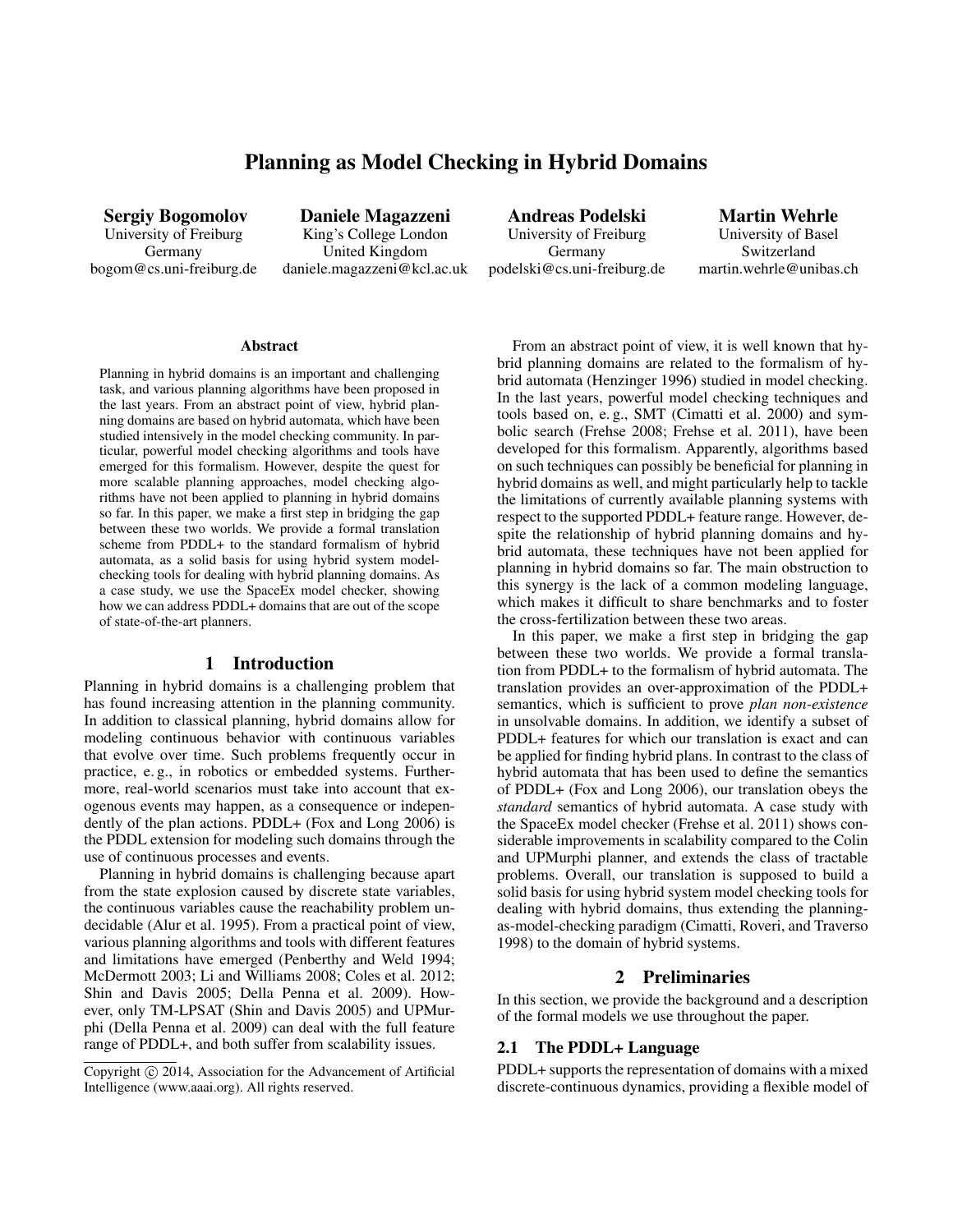continuous change. In particular, it allows to model exogenous events to reflect changes that are initiated by the environment. PDDL+ is built on top of PDDL 2.1 and introduces the new constructs of *processes* and *events*.

Definition 1 (Planning Instance). *A planning instance is a pair*  $I = (Dom, Prob)$ *, where*  $Dom$ (Fs, Rs, As,Es,Ps, arity) *is a tuple consisting of a finite set of* function symbols Fs*, a finite set of* relation symbols Rs*, a finite set of (durative)* actions As*, a finite set of* events Es*, a finite set of* processes Ps*, and a function* arity *mapping all symbols in Fs* ∪ Rs *to their respective arities.* 

*The triple*  $Prob = (Os,Init, G)$  *consists of a finite set of* domain objects Os*, the* initial *state* Init*, and the* goal *specification* G*.*

For a given planning instance Π, a *state* of Π consists of a discrete component, described as a set of propositions P, and a numerical component, described as a vector of real variables v. Instantaneous actions are described through preconditions (which are conjunctions of propositions in P and/or numeric constraints over v, and define when an action can be applied) and effects (which define how the action modifies the current state). *Instantaneous* actions and events are restricted to the expression of discrete change. Events have preconditions as for actions, but they are used to model exogenous change in the world, therefore they are triggered as soon as the preconditions are true. A process is responsible for the continuous change of variables, and is active as long as its preconditions are true.

*Durative* actions have three sets of preconditions, representing the conditions that must hold when it starts (denoted by pre $\vdash$  and pre $\overset{num}{\vdash}$  to distinguish between preconditions on propositions and on numeric constraints, respectively), the invariant that must hold throughout its execution (propositional invariant pre<sub> $\leftrightarrow$ </sub> and numeric invariant pre $_{\leftrightarrow}^{num}$ ), and the conditions that must hold at the end of the action (pre $\neg$ and pre $_{\perp}^{num}$ ). Similarly, a durative action has three sets of effects: effects that are applied when the action starts (eff<sup>+</sup>,  $\text{eff}^{\text{--}}_{\vdash}$  ,  $\text{eff}^{num}_{\vdash}$  denoting predicates that are added, deleted, and numeric effects, respectively), effects that are applied when the action ends (eff<sup>+</sup><sub>+</sub>, eff<sup>-</sup><sub>+</sub>, eff<sup>-1</sup><sub>+</sub>m<sup>-</sup>) and a set of continuous numeric effects eff $\mathfrak{m}^{num}$  which are applied continuously while the action is executing. A graphical representation of a durative action is shown in Fig. 1.



#### Figure 1: PDDL durative action

A durative action A has a duration  $dur(A)$  which can either be fixed in the model or left to the planner decision.

#### 2.2 Hybrid Automata

Hybrid automata (Henzinger 1996) are subject to active research. Intuitively, hybrid automata are finite state automata extended with continuous variables that evolve over time.

Definition 2 (Hybrid Automaton). *A* hybrid automaton *is a*  $tuple \mathcal{H} = (Loc, Var,Init, Flow, Trans, I), where Loc is a$ *finite set of locations,*  $Var = \{x_1, \ldots, x_n\}$  *is a set of real-* $\tilde{N}$  *valued variables,*  $Init(\ell) \subseteq \mathbb{R}^n$  *is the set of initial values for*  $x_1, \ldots, x_n$  *for all locations*  $\ell$ *. For each*  $\ell \in Loc$ *, Flow*( $\ell$ ) *is a relation over the variables in* Var *and their derivatives*

$$
\dot{x}(t) = Ax(t) + u(t), u(t) \in \mathcal{U},
$$

 $where x(t) \in \mathbb{R}^n$ , *A is a real-valued*  $n \times n$  *matrix and*  $U \subseteq \mathbb{R}^n$  *is a closed and bounded convex set. Trans is a set of discrete transitions*  $(\ell, g, \xi, \ell')$ , where  $\ell$  and  $\ell'$  are the *source and target locations,* g *is the guard of* t *(given as a linear constraint), and* ξ *is the update of* t *(given as an affine mapping*).  $I(\ell) \subseteq \mathbb{R}^n$  *is an invariant for all locations*  $\ell$ *.* 

The semantics of hybrid automata is defined as follows. A *state* of H is a tuple  $(\ell, x)$  consisting of a location  $\ell \in$ Loc and a point  $\mathbf{x} \in \mathbb{R}^n$ . More formally, x is a valuation of the continuous variables in Var. Let  $T = [0, \Delta]$  be a time interval for some  $\Delta \geq 0$ . A *trajectory* of H from state  $s =$  $(\ell, \mathbf{x})$  to state  $s' = (\ell', \mathbf{x}')$  is defined by a tuple  $\rho = (L, \mathbf{X})$ , where  $L: T \to Loc$  and  $\mathbf{X}: T \to \mathbb{R}^n$  are functions that define for each time point in  $T$  the location and values of the continuous variables, respectively. The trajectory  $\rho$  starts in  $(\ell, \mathbf{x})$ , ends in  $(\ell', \mathbf{x}')$ , and obeys the following constraints:

- The sequence of time points in  $\rho$  where the location is changed (according to L) increases strictly monotonically, starts with time point 0 and ends with time point  $\Delta$ .
- There are no location changes not defined by  $L$  (i.e., locations are not changed during the continuous evolution).
- For all  $t \in T$ , the continuous variable evolution is consistent with the differential equation and invariant of  $L(t)$ .

A *network*  $N = {\mathcal{H}_1, \ldots, \mathcal{H}_m}$  of hybrid automata is a set of hybrid automata. The semantics of  $N$  is defined based on the semantics of single hybrid automata, with the following extensions. Every automaton in  $N$  is associated with a finite set of *synchronization labels*, including a special label τ in all label sets. The discrete component of a *state* s of N is defined as a *vector* of locations that denotes the current locations of every component in  $N$ . Similarly, in addition to single automata, a *trajectory* of  $N$  maps time points to vectors of locations of each automaton. For a time point  $t$ , changes in the location vectors in a trajectory can either be caused by a single transition labeled with  $\tau$  of one automaton in  $N$  ("interleaving transition"), or there there are several automata in  $\mathcal N$  that simultaneously fire transitions with equal synchronization label  $\neq \tau$  ("synchronized transition").

Informally speaking, global discrete update steps of  $\mathcal N$  are either performed by single interleaving transitions of one automaton, or by firing several local transitions of several automata in a synchronized way. To perform such a synchronized transition via label c, it is required that *all* automata that have  $c$  in their synchronization alphabet *must* fire  $-$  if this is not possible, the global discrete update step is not possible either, i. e., the global transition is not applicable.

Although parts of PDDL+ are defined in terms of hybrid automata, there are several semantical issues raised by PDDL+ which do not allow to apply the translation given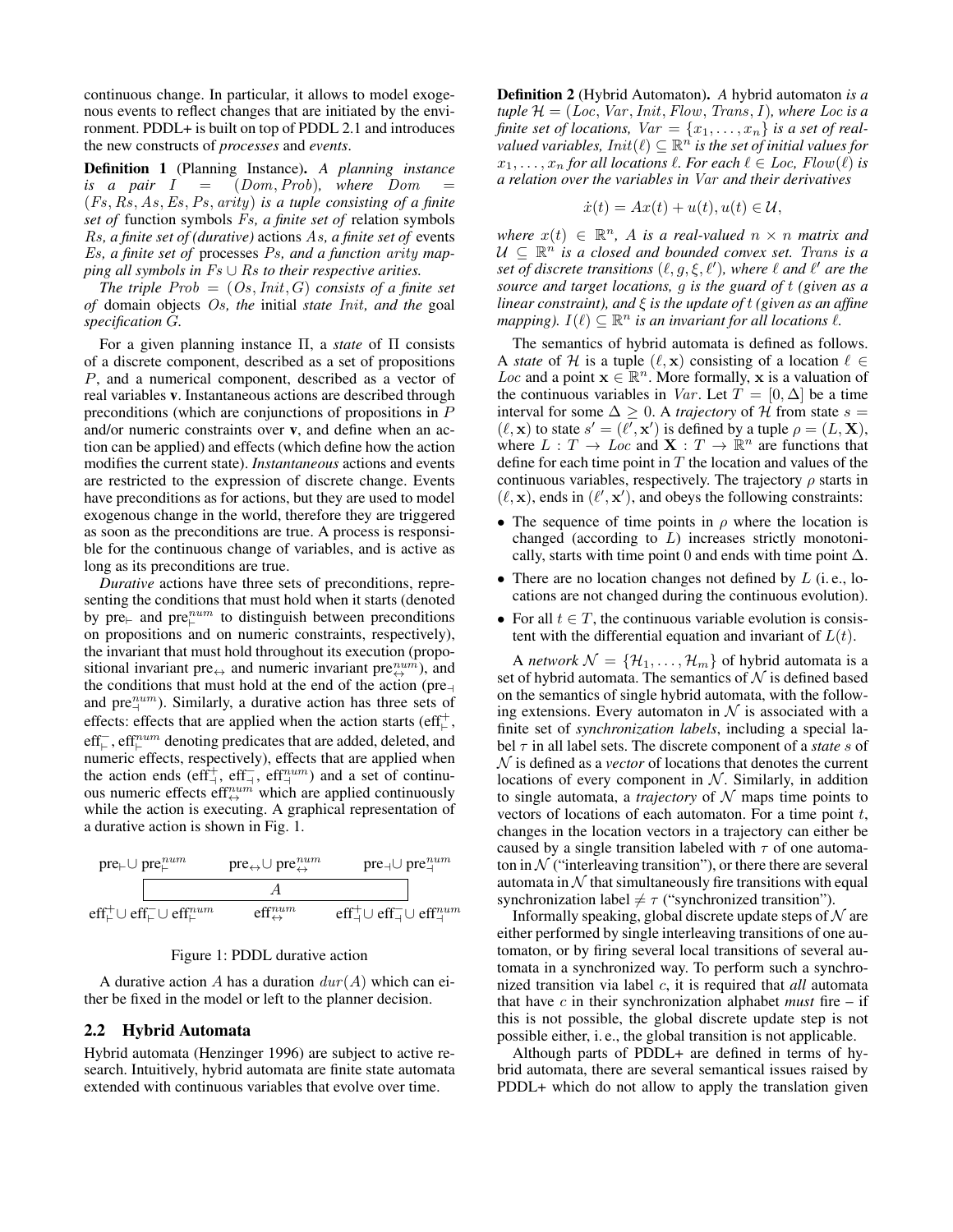by Fox and Long (2006) to common model checking tools – in particular, their translation does not obey the standard semantics of hybrid automata. As a basis for our paper, we discuss these issues in more detail in the next section.

# 3 Semantical Issues Raised by PDDL+

Planning with continuous time is a challenging task, which becomes even harder when processes and events are present. In the formal definition of PDDL+ (Fox and Long 2006), assumptions about the class of domains that can be modeled and about plan validity (Fox, Howey, and Long 2005) are made. In the following, we briefly recall these assumptions.

No Moving Targets: The *no moving targets* rule states that no two actions are allowed to simultaneously make use of a value if one of the two is accessing the value to update it (i. e., the value is a moving target for the other action to access). As a consequence of this restriction, plans must respect the  $\varepsilon$ -separation requirement, i.e., interfering actions must be separated by at least a time interval of length  $\varepsilon$ . The planner Colin (Coles et al. 2012) makes a strictly stronger assumption, extending this requirement also to actions that are not mutex. In our work, we make the same assumption as Colin. We remark that ε*-separation* is not respected in the standard hybrid automata semantics, where transitions can start or end at the same instant and hence can compromise plan validity.

Events: Events are particularly challenging as they could trigger an infinite cascading sequence of events. To address this issue, we make the same restrictions proposed by Fox and Long (2006). Firstly, each event must delete one of its own preconditions and thus avoid self triggering. Secondly, planning instances must be *event-deterministic*: In every state in which two events  $e_1$  and  $e_2$  are applicable, the transition sequences  $e_1$  followed by  $e_2$  and  $e_2$  followed by  $e_1$  are both valid and reach the same resulting state.

Actions and events reveal the key difference between state changes that are deliberately planned (actions), and those that are caused by changes in the world (events). While the planner can decide whether or not to fire an applicable action (actions are *may* transitions), events have to be fired as soon as they become enabled (events are *must* transitions). This distinction complicates the relationship between PDDL+ and standard hybrid automata, where such a distinction is not present and all transitions are *may* transitions.

Concurrent Processes: It is possible that several processes are active at the same time, affecting the value of the same variable. To handle such *concurrent processes*, the continuous effects affecting the rate of change of a variable are combined by simply summing the effects of the processes. Although the handling of concurrent processes is very simple in PDDL+, it is a problematic feature in the standard hybrid automata setting, as each location in a hybrid automaton contains a single flow describing the continuous effects corresponding to that location. Therefore, combining the effects of concurrent processes would generate an explosion of the number of locations in the hybrid automaton.

PDDL+ Semantics: Fox and Long (2006) give a formal semantics of PDDL+ providing a mapping between PDDL+ domain and hybrid automata. However, Fox and Long make

the key assumption to have hybrid automata where *conditional flows* can be defined. In any given location, instead of having a fixed rate of change for each variable, the rate of change of each variable depends on which processes are active in the current state. Conditional flows allow for easily modeling concurrent processes by using different rates of change depending on the current state.

Similarly, conditional flows are used to model events. To model events, we must force the corresponding event automaton to leave the current location (and to enter the location corresponding to the event's effect) as soon as it is triggered. Hence, the issue is to model *must* transitions. For this purpose, Fox and Long use the *time slippage* mechanism. A time-slip variable T is used to measure the amount of time that elapses between the preconditions of an event becoming true and the event triggering. The value of  $T$  must be 0 in any valid planning instance. To this aim, each location contains an invariant enforcing this requirement. Furthermore, the conditional flow is extended with the additional timeslippage flow that sets  $\dot{T} = 1$  whenever the preconditions of any event become true. However, conditional flows are not part of standard hybrid automata semantics. Furthermore, the issue of modeling the ε*-separation* is not addressed.

# 4 Modeling PDDL+ as Hybrid Automata

Based on the discussed semantical issues raised by PDDL+, we provide a formal translation of hybrid planning domains to *standard* hybrid automata to overcome these limitations. For the description of our translation, we assume a grounded planning instance  $I$  and use the following naming conventions: Function symbols are denoted with *continuous variables*, whereas (Boolean) grounded predicates are denoted with *discrete variables*. In particular, for the rest of the paper, we assume the actions in  $I$  to be grounded. The translation from I to a network of hybrid automata is based on translating grounded actions, discrete and continuous variables, events and processes to corresponding hybrid automata. This translation is described in the next sections.

## 4.1 Discrete Variable Automata

Common model checkers like SpaceEx do not support discrete variables in their input models. Hence, we represent discrete variables with a variant of their domain-transition graphs (Helmert 2006). A Boolean variable  $v$  is translated to automaton  $\mathcal{H}_v$  with two locations that reflect the *true* and *false* values of v. Transitions between locations reflect how values can be changed through actions. More precisely, the synchronization labels reflect the discrete preconditions and effects of actions that have  $v$  in their precondition and effect, respectively. Roughly speaking, labels  $c$  that do not occur in all transitions of  $\mathcal{H}_v$  possibly require changing  $\mathcal{H}_v$ 's location in order to be able to synchronize with  $c$  (thus representing a precondition). Similarly, labels  $c$  that occur in at least one non-self loop transition of  $\mathcal{H}_v$  reflect that c can possibly change the value of  $v$  (thus representing an effect). We will make the description of synchronization labels more precise when introducing the translation for actions.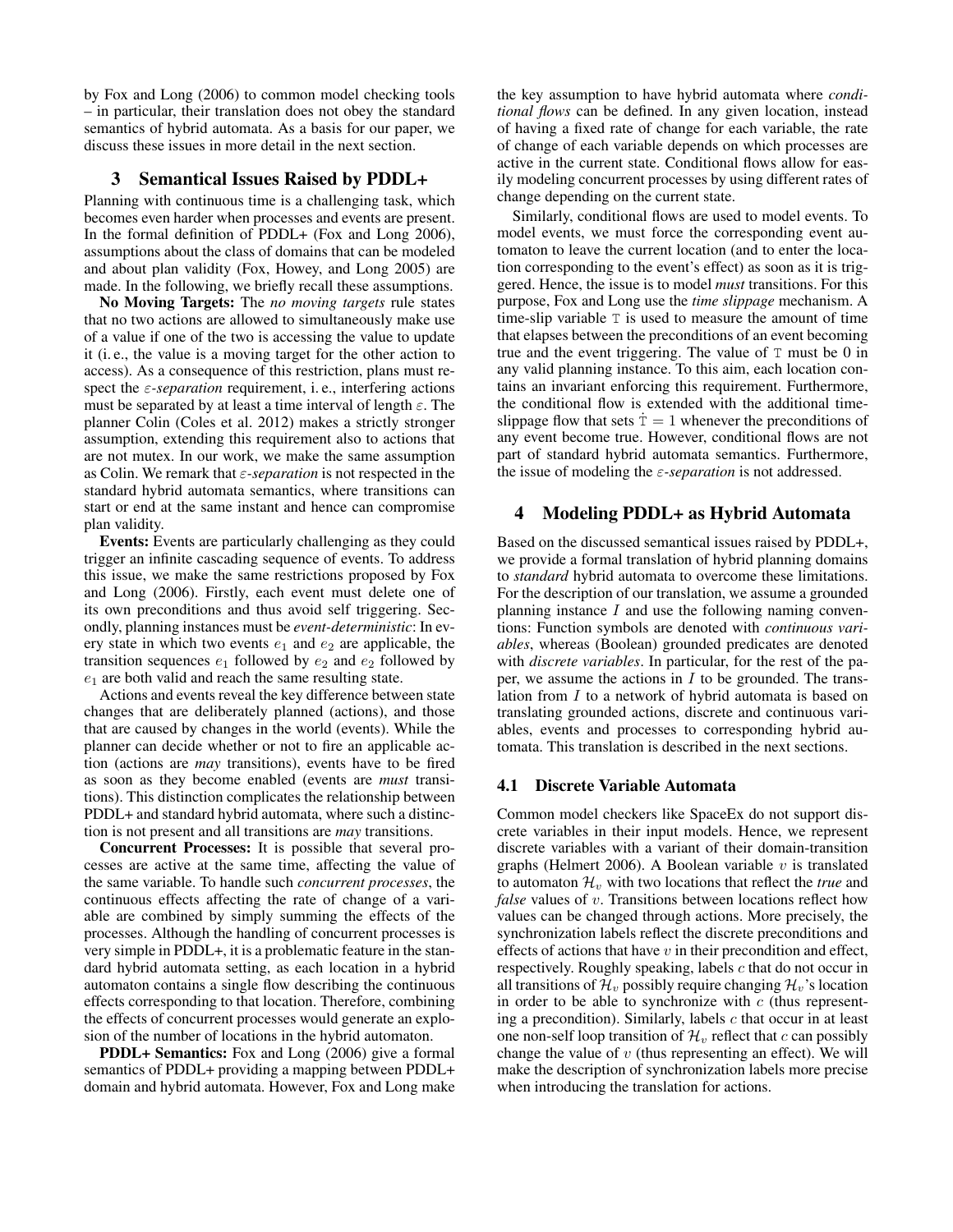#### 4.2 Continuous Variable Automata

Continuous variables x are translated to automata  $\mathcal{H}_x$  as follows. For all possible flows  $\dot{x} = k$  of x,  $\mathcal{H}_x$  contains a location annotated with  $\dot{x} = k$ . There is a transition between two locations if it is possible to change the flow of  $x$  accordingly via an action. Furthermore, for all actions that affect the particular flow, there is a self-loop in the corresponding location. As an example, consider the automaton in Fig. 2.



Figure 2: Example variable automaton  $\mathcal{H}_x$ 

The automaton  $\mathcal{H}_x$  models the behavior of the acceleration  $x$  of an engine. There are two possible flows for  $x$ , namely  $\dot{x} = 0$  (corresponding to the case that the engine is turned off), and  $\dot{x} = k$  (corresponding to the case where the engine is turned on, and the current acceleration is  $k$ ). In case the engine is turned on, we can apply the action accelerate (represented as label  $\overline{acc}$ ) to increase k.

# 4.3 Durative Action Automata

Grounded durative actions are translated to automata  $\mathcal{H}_a$ such that  $\mathcal{H}_a$  ensures the  $\varepsilon$ -separation property, and such that the (propositional and numeric) preconditions, effects and invariants of  $a$  are respected when  $a$  is starting, running and ending, respectively. For a given action  $a, \mathcal{H}_a$  has the overall structure given in Fig. 3. The guards and updates of  $\mathcal{H}_a$ 's transitions are denoted with g and  $\xi$  according to Def. 2. The locations are annotated with the corresponding invariant I. Synchronization labels are annotated with a bar.

$$
g: T = dur(a)
$$
\n
$$
g: T = dur(a)
$$
\n
$$
g: T = \varepsilon
$$
\n
$$
I: T = 1 \land T \leq dur(a) \land \text{pre}^{\text{num}}_{\leftrightarrow}
$$
\n
$$
I: T = 1 \land T \leq dur(a) + \varepsilon
$$
\n
$$
g: \text{pre}^{\text{num}}_{\rightarrow} \land T = dur(a) + \varepsilon
$$
\n
$$
rel \circ \text{release}^{\text{end}}_{\text{relcase}^{\text{end}}}
$$
\n
$$
\begin{array}{rcl}\n\text{(on)} & I: T = 1 \land T \leq dur(a) \land \text{pre}^{\text{num}}_{\leftrightarrow} \\
\text{(not)} & I: T = 1 \land T \leq \varepsilon \\
\text{(not)} & I: T = 1 \land T \leq \varepsilon \\
\text{(not)} & I: T = 0\n\end{array}
$$

Figure 3: Structure of action automaton  $\mathcal{H}_a$ 

The automaton  $\mathcal{H}_a$  uses a local continuous variable T that models a clock to keep track of action a's duration. Based on T,  $\mathcal{H}_a$  simulates the execution of a as follows.

- 1. The *off* location models that a is not running. The invariant  $T = 0$  reflects that the clock T is stopped as well. (See below for a description of the self-loop.)
- 2. The  $int_1$  location and the transition from *off* to  $int_1$ model the behavior of a in the time interval  $[0, \varepsilon]$  (for

brevity, we assume that  $a$  is started at time point 0). The invariant of  $int_1$  ensures that T is running, and that  $int_1$  is left after at most  $\varepsilon$  time units. The guard g of the transition leading to  $int_1$  reflects a's numeric precondition pre $l_+^{num}$ , and its update  $\xi$  resets the clock T to zero. In addition, through synchronization, the label  $lock_a^{start}$  ensures the  $\varepsilon$ separation property during the starting phase of  $a$ , as well as the required behavior of a's preconditions and effects:

• In order to ensure the  $\varepsilon$ -separation property,  $lock_a^{start}$ locks the overall system in the sense that no other automaton can start (or end, see below) as long as  $\mathcal{H}_a$ is in the  $int_1$  location. To achieve this, a global lock automaton synchronizes with this label, with the property that such a synchronization is no longer possible for starting or ending other actions until the lock is released. To make this more clear, the lock automaton (simplified such that it only contains transitions for the starting phase of  $a$ ) is depicted in Fig. 4 (see below for a description of the corresponding release label).



Figure 4: Global lock automaton

•  $\overline{lock_a^{start}}$  reflects the check for the propositional precondition pre $\vdash$  as well as the check for the invariant  $pre_{\leftrightarrow}$  (recall that  $pre_{\leftrightarrow}$  must hold during the execution of a, hence it must hold at the start of a). These preconditions are satisfied iff a synchronization with corresponding discrete variable automata is possible. For example, if pre $\vdash$  requires a variable v to be true, this is reflected in the corresponding variable automaton  $\mathcal{H}_v$ as depicted on the left in Fig. 5, where we observe that v must be in the *true* location such that a synchronization is possible.



Figure 5: Example variable automata  $\mathcal{H}_v$  and  $\mathcal{H}_w$ 

- $\bullet$   $\overline{lock}_a^{start}$  reflects the continuous numerical effects described by eff $\mathfrak{m}^{\hspace{-0.1em}mum}$ , which affects the flow of its continuous variables by synchronizing with the corresponding continuous variable automata (e.g., by increasing  $k$  in Fig. 2, where  $\overline{acc}$  is replaced by the lock label).
- 3. The transition from  $int_1$  to *on* models the time point  $\varepsilon$ . According to the guard  $T = \varepsilon$ , it must be taken after ex-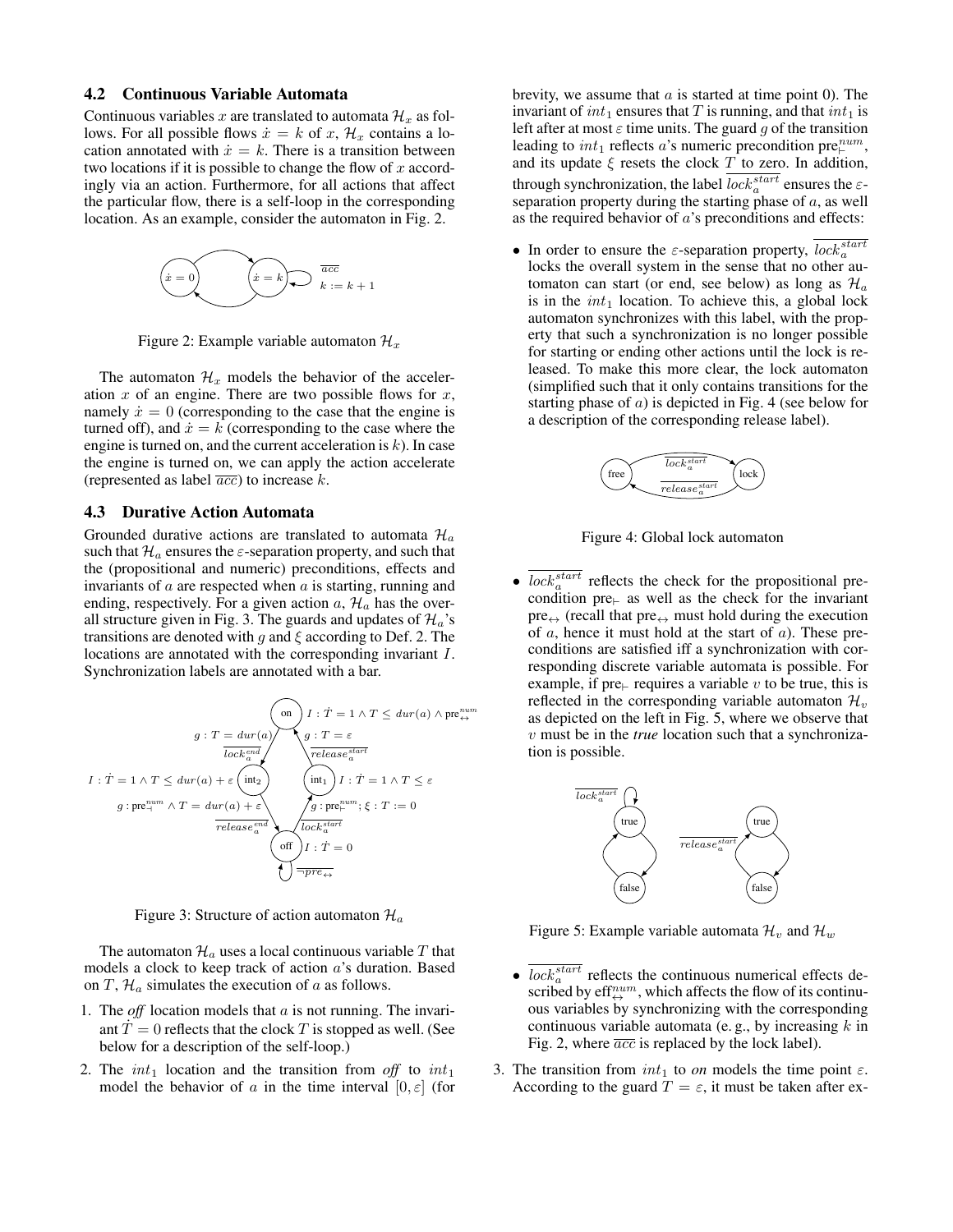actly  $\varepsilon$  time units. Furthermore, its label  $release_a^{start}$  releases the system via the lock automaton, allowing other actions to start or end again. In addition,  $release_a^{start}$  reflects the start effects eff<sup>+</sup><sub>+</sub>, eff<sup>-</sup><sub>+</sub> and eff<sup>num</sup> by synchronizing with the corresponding variable automata. For example, if  $\text{eff}_{\vdash}^+$  sets a variable w from false to true, this is reflected in  $\mathcal{H}_w$  as shown on the right in Fig. 5.

- 4. The *on* location models a's behavior in the time interval  $[\varepsilon, dur(a)]$ . The invariant of *on* reflects the duration of *a* and the numeric invariant pre $_{\leftrightarrow}^{num}$ . We remark that without further knowledge, doing so would require pre $_{\leftrightarrow}^{num}$  to hold in the time interval [ $\varepsilon$ ,  $dur(a)$ ], whereas the original PDDL+ semantics would only require it to hold in the interval  $[\varepsilon, dur(a) - \varepsilon]$ . However, due to the  $\varepsilon$ -separation, the behavior of numeric invariants with strict and nonstrict inequalities is identical, and we can hence interpret strict as non-strict inequalities without loss of generality.
- 5. Propositional invariants of actions  $\alpha$  must hold as long as  $\mathcal{H}_a$  is in its *on* location. To model this, we include all synchronization labels that possibly violate a's propositional invariant into the synchronization alphabet of  $\mathcal{H}_a$  (e.g., for a propositional invariant  $p = true$ , we include all labels that represent effects of actions that set  $p$  to false). This causes all actions that execute an effect that violates a's propositional invariant to synchronize with a transition in  $\mathcal{H}_a$ . However, as there is no such outgoing synchronization transition of the *on* location, actions cannot violate a's propositional invariant as long as  $\mathcal{H}_a$  is running. To be able to synchronize with such actions when  $a$  is not running, we introduce self-loops to  $\mathcal{H}_a$ 's *off* location that allow corresponding synchronization. In more detail, the self-loop with label  $\overline{\neg pre_{\leftrightarrow}}$  in the *off* location represents a set of self-loops with labels for actions that violate a constraint in pre $\leftrightarrow$ . Note that we do not need such selfloops for  $int_1$  (and  $int_2$ ) because  $int_1$  (and  $int_2$ ) model the locked system where no other action may start or end.
- 6. The  $int_2$  location and the transition from *on* to  $int_2$  models the behavior of a in the interval  $[dur(a), dur(a) + \varepsilon]$ when a is finished. The label  $lock_a^{end}$  locks the system to ensure the  $\varepsilon$ -separation during the ending phase of a, and reflects pre $\rightarrow$  via synchronization (analogously to the start of a). In addition, it reflects the end of the continuous numeric change reflected by eff<sup>num</sup>. For example, if k has been increased by eff<sup>num</sup> in Fig. 2 at the start of a, k is decreased again to reset the flow before a has been started (a corresponding self-loop is omitted in Fig. 2).
- 7. The transition from  $int_2$  to *off* models the end of the execution of a. Its guard checks both a's duration  $T =$  $dur(a)+\varepsilon$  and precondition pre $_+^{num}$ . The label  $release_a^{end}$ releases the system (indicating that  $a$  is finished), and reflects the effect updates eff<sup>+</sup><sub>+</sub>, eff<sup>-</sup><sub>+</sub>, and eff<sup>num</sup>.

We observe that, by construction, the PDDL+ semantics of durative actions  $a$  is reflected by the hybrid automaton  $\mathcal{H}_a$ . In particular,  $\mathcal{H}_a$  respects the  $\varepsilon$ -separation property.

### 4.4 Instantaneous Action Automata

Instantaneous actions a are modeled as automata  $\mathcal{H}_a$  as follows. Similarly to durative actions,  $\mathcal{H}_a$  contains an *off* and *on* location and respects the  $\varepsilon$ -separation. However, in contrast to durative actions, instantaneous actions do not feature durations (as suggested by the name), and hence, we do not need additional intermediate locations in the automaton model. In more detail, the transition from *off* to *on* is labeled with a corresponding  $\overline{lock_a}$  label, which locks the system via the global lock automaton, and reflects the guard and effects analogously to the  $lock_a^{start}$  labels for durative actions (we do not need to distinguish between start and end labels because  $a$  is instantaneous). In addition, the transition features a numerical guard constraint that reflects the numerical precondition  $pre_{\vdash}^{num}$  of a. Finally,  $\mathcal{H}_a$  stays for  $\varepsilon$  time in on, and releases the system by returning to *off*.

#### 4.5 Event and Process Automata

Events and processes require a *must* semantics, as they trigger as soon as they become enabled. In this paper, we overapproximate this *must* behavior with the (common) *may* behavior, which allows for more behavior and is hence sufficient for proving plan non-existence. Generally, overapproximations allow for at least the same (and possibly more) behavior as the original model. (Realizing *must* behavior more precisely is an important issue for future work).

Events are essentially instantaneous actions with *must* behavior. Hence, in our translation, we over-approximate events with instantaneous action automata.

Processes p are modeled as automata  $\mathcal{H}_p$  that consist of an *off* and *on* location similar to events. There is a transition from *off* to *on* which synchronizes over the propositional precondition constraints  $pre_{\vdash}$ . This is an overapproximation because the transition is not forced to be taken as soon as possible. Furthermore, the *on* location features an invariant induced by the numeric precondition  $pre_{\vdash}^{num}$ . Finally, there are transitions from *on* to *off* for each negated constraint in  $pre_{\vdash}^{num}$  (reflecting that the numeric invariant gets violated), and a transition that allows for returning in case the propositional invariant is set to false (again yielding an over-approximation). The effects of  $p$  are reflected in the same way as for continuous variable automata (e.g., see again Fig. 2). This translation allows modeling of concurrent processes in the standard hybrid automata semantics without the need of conditional flows.

### 4.6 Overall Translation Scheme

For a given planning instance, the overall translation is defined by a network of hybrid automata which contains a translated automaton for all discrete and continuous variables, durative and instantaneous actions, processes and events. The resulting system of hybrid automata is an overapproximation of the original PDDL+ planning instance.

Proposition 1. *Let* I *be a planning instance, and let* N *be the translated network of hybrid automata. Then for all plans*  $\pi$  *in I, there is a corresponding sequence*  $\sigma$  *of transitions in*  $N$  *such that for each time point t, the values of the discrete and continuous variables of* π *and* σ *are equal in* t*.*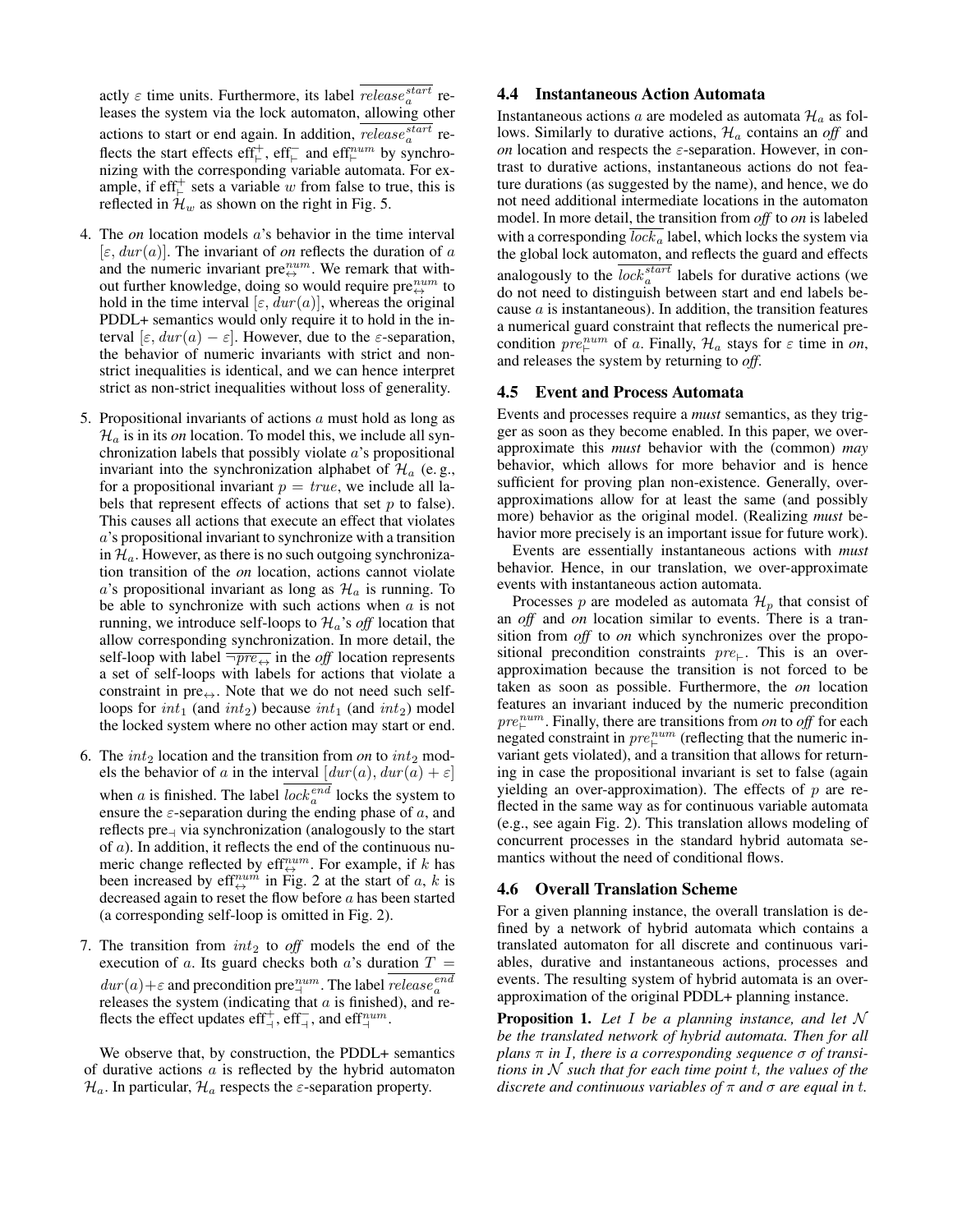*Proof.* (sketch) By construction, the semantics of variables and actions is reflected exactly by the translated automata. For processes and events, *must* transitions are approximated with *may* transitions, yielding an over-approximation. n

The over-approximation is sufficient to prove plan nonexistence. In the more simple case where no processes and events are present, the back direction holds as well. For such planning instances  $I$ , the translation can also be applied for finding plans because transition sequences in  $N$  are guaranteed to correspond to applicable action sequences in I.

# 5 Case Study

As a case study, we apply our translation with the SpaceEx model checker (Frehse et al. 2011), which is considered as a state-of-the art tool in the area of hybrid systems model checking. The search engine of SpaceEx performs symbolic search, which is suited for effectively proving plan nonexistence. Proving plan non-existence has recently found increasing attention for classical planning (Bäckström, Jonsson, and Ståhlberg 2013), and becomes even harder for planning in hybrid domains. For a particular class of planning domains, SpaceEx is guaranteed to find valid plans in solvable domains as well (see below). We consider several instances (with growing size) of the generator (Howey, Long, and Fox 2004) and the car domains (Fox and Long 2006), which are standard and challenging benchmarks in the hybrid planning community. We compare our translation for SpaceEx with the state-of-the-art planners Colin (Coles et al. 2012) and UPMurphi (Della Penna, Magazzeni, and Mercorio 2012). The experiments are performed on an x64 Linux machine with 6 GB of RAM and an Intel i7 CPU (2.20GHz).

The results for unsolvable instances are reported in Table 1. Colin can prove plan non-existence for a restricted class of domains, namely when there is a tight deadline on reaching the goals (which sets a finite horizon for the plan), and each ground action can only be applied a finite number of times. UPMurphi cannot provide any guarantees about plan non-existence as it relies on discretizing the time line and the continuous variables prior to search. In other words, plans might exist for a finer discretization than actually used by UPMurphi. The results for UPMurphi are included in Table 1 for the sake of completeness. We observe that our translation with symbolic search is able to scale better than both Colin and UPMurphi. In particular, our approach is able to effectively prove plan non-existence in the car domain, which is out of scope for both UPMurphi (as discussed) and Colin (as Colin is not able to deal with processes and events, which are present in the car domain).

The symbolic search performed by SpaceEx induces an over-approximation of the original system, which is suited for effectively proving plan non-existence. In contrast, applying symbolic search to find plans might result in *spurious* plans, i. e., plans that do not correspond to valid plans in the concrete. However, for the subclass of planning problems that do neither feature processes nor events (according to Prop. 1) and do only include simple differential equations of the form  $\dot{x} = c$ , the search algorithm by SpaceEx guarantees that a path to a goal corresponds to a valid plan as well.

| lD | <b>Tool</b>                                                 |              | 2           |   | 4           |                              |                                   |              |   | 9 | 10 |
|----|-------------------------------------------------------------|--------------|-------------|---|-------------|------------------------------|-----------------------------------|--------------|---|---|----|
|    | $ Gen SpaceEx $ 0.01   0.09 $ 0.83 $ 4.25   58.61   1214.35 |              |             |   |             |                              |                                   |              |   |   |    |
|    | Gen CoLin                                                   | $\vert$ 0.01 |             |   |             | $0.1$   1.7   32.48   761.28 |                                   |              |   |   |    |
|    | Gen UPMur   0.9                                             |              | 29.42       |   |             |                              |                                   |              |   |   |    |
|    | $ Car SpaceEx  0.98   4.91   9.46   19.65   37.19  $        |              |             |   |             |                              | 59.40 112.43 210.47 350.14 574.71 |              |   |   |    |
|    | Car CoLin                                                   | X            | $\mathbf x$ | X | $\mathbf x$ | $\mathbf x$                  | X                                 | $\mathbf{x}$ | X | X |    |
|    | Car UPMur 36.01 445.23                                      |              |             |   |             |                              |                                   |              |   |   |    |

Table 1: Results in seconds for unsolvable instances. Instance numbers correspond to number of tanks (*generator*) and maximum acceleration (*car*). Abbrev.: '-': tool still running after 30 minutes, 'x': tool cannot handle the problem.

These requirements are satisfied by the generator, but not by the car domain. The results are depicted in Table 2.

| Domain            | Tool                 |      |      |             | 4    | 5                  | 6                 |   | 8 | Q                   | 10 |
|-------------------|----------------------|------|------|-------------|------|--------------------|-------------------|---|---|---------------------|----|
| Generator SpaceEx |                      | 0.01 | 0.03 | 0.07        | 0.1  | $\vert 0.19 \vert$ | 0.28              |   |   | 0.45 0.65 0.93 1.22 |    |
| Generator CoLin   |                      | 0.01 | 0.09 | 0.2         |      |                    | 2.52 32.62 600.58 | ۰ | ۰ |                     |    |
|                   | Generator   UPMurphi | 0.2  |      | 18.2 402.34 |      |                    |                   |   |   |                     |    |
| Car               | SpaceEx              | 0.01 | 0.01 | 0.01        | 0.03 | 0.04               | 0.05              |   |   | 0.06 0.07 0.08 0.1  |    |
| lCar              | Col.in               | X    | X    | X           | X    | X                  | X                 | X | X | X                   | X  |
| Car               | UPMurphi 28.44 386.5 |      |      |             |      |                    |                   |   |   |                     |    |

Table 2: Results in seconds for solvable instances.

Table 2 shows scalability improvements for solvable instances as well. As discussed, the results for the car domain must be taken with care (as the found paths might be spurious), but are included for the sake of completeness. In contrast, for the generator domain, the found paths by SpaceEx are guaranteed to correspond to valid plans. We observe that SpaceEx outperforms the other tools by several orders of magnitude in terms of scalability. We remark that our current implementation does not yet extract these plans, but this step is purely technical and efficiently implementable (essentially a call to an SMT solver). Overall, we observe that symbolic search is beneficial for both proving plan nonexistence as well as for finding paths to goal states. Generally, symbolic search seems to be well suited for hybrid domains because it handles several paths simultaneously.

# 6 Conclusions

We have presented a formal translation from PDDL+ to the standard formalism of hybrid automata. Our translation forms the basis for bridging the gap between planning in hybrid domains and model checking of hybrid automata. Our experimental evaluation has shown that the translation can be effectively applied to proving plan non-existence in challenging hybrid domains. In particular, our translation extends the class of tractable planning domains for proving plan non-existence as shown for the car domain. For a particular class of hybrid domains, SpaceEx can also be applied for effectively finding plans. For future research, the precise modeling of *must* transitions in order to avoid spurious plans should be addressed. Furthermore, it will be interesting to apply the translation also with other model checking tools in order to exploit their particular strengths. Generally, we hope that our work forms the basis to eventually allow the planning community to systematically benefit from the large body of research in the area of hybrid automata.